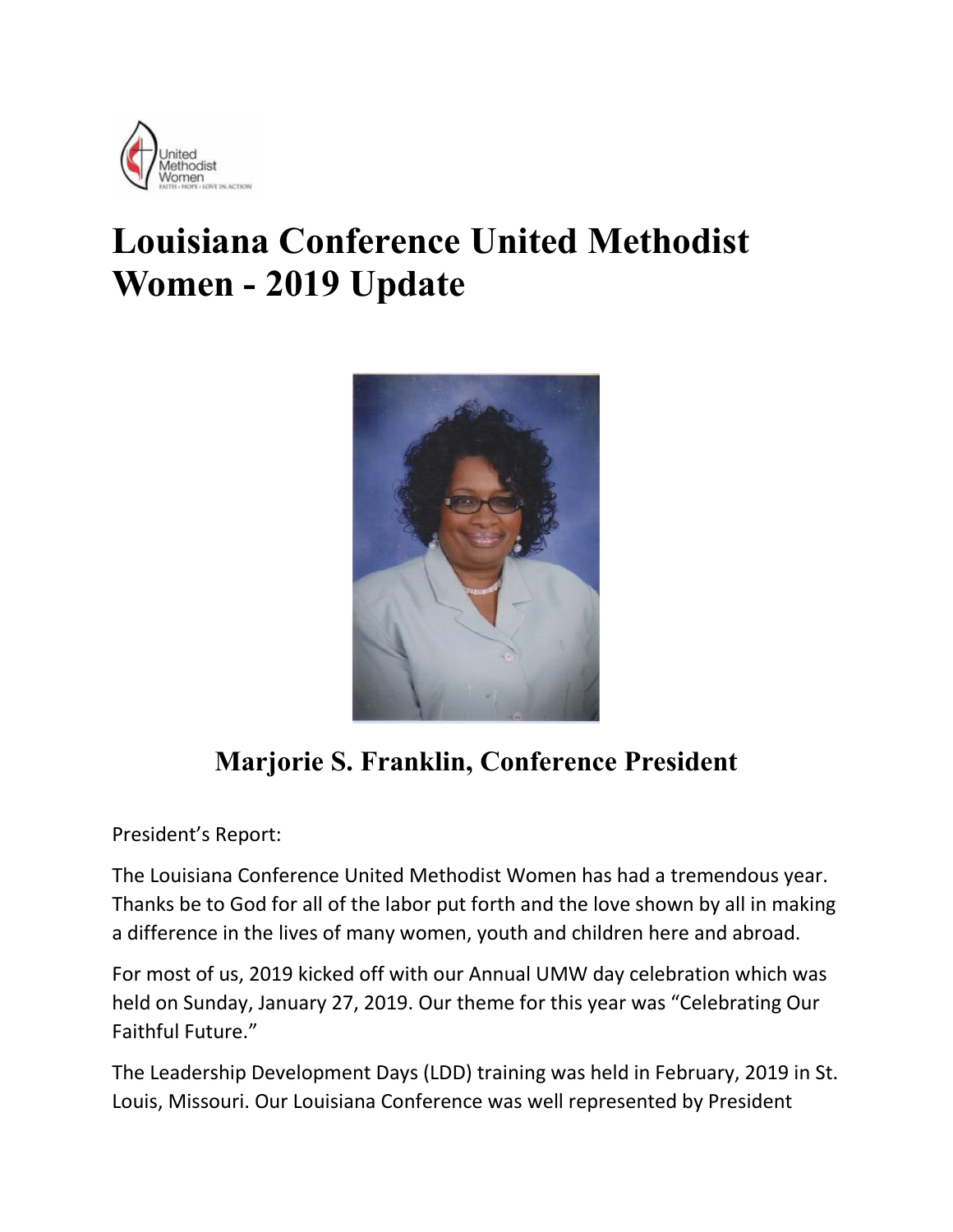Marjorie Franklin and 4 other UMW ladies: Brenda Nero, Loretta Haskins, Clara Tombs and Thomasas B. Jernigan. Each of us shared a wonderful experience that included great workshops, breakout sessions, guest speakers and awesome praise and worship. Each of the ladies present were treated to a 15 minute massage provided by a local massage company.

Our 1<sup>st</sup> Leadership team meeting for the year was held on Friday, March 9, 2019. This year our Social Action and Spiritual Growth coordinators worked together as a team and sponsored a combined event that was held on Saturday, March 10, 2019 at 1<sup>st</sup> UMC-Bossier City. The theme for this event was "Our Complicated Society: Growing Spiritually In the Midst of Racial Justice and Economic Woes". Our guest speakers were Janis Goodrich from the Northwest La. YWCA and Angela Seets from the Homeless Veteran Program. Vicki Bollinger wrapped the program up speaking on" Growing Spiritually". We enjoyed great music, good food and fellowship. A love offering was collected and given to both the Centers. Thanks to Vickie Bollinger and Linda Resendez for a job well done.

Our Louisiana Conference UMW census report was completed and submitted in March, 2019. Most of our local units worked very hard and were very diligent in getting their membership count submitted. Thanks to Linda Ward, our conference Membership, Nurture and Outreach chairperson for coordinating the membership census effort and getting the task completed.

Our United Methodist Women were well represented at our Louisiana Annual Conference held on June 9-12, 2019 at The Convention Center, Shreveport, La. The transition from Centenary to the Convention Center was quite different but change is always a good thing. We were blessed to have our General Secretary for United Methodist Women, Harriet Olsen, to come and address the conference and speak about our 150<sup>th</sup> year celebration. Later that evening myself along with several other UMW joined Harriet for a lovely dinner. She was presented with gifts compliments of our Louisiana Conference. What a wonderful experience! Thanks to all the ladies who helped to share in this event. A lovely display table was set up in the lobby with brochures, program books and information about the many programs and ministries that are offered through UMW. Members of the Conference had a chance to come by and visit with Harriet as they exited the center. Thanks to all the ladies for serving at the display table and interacting with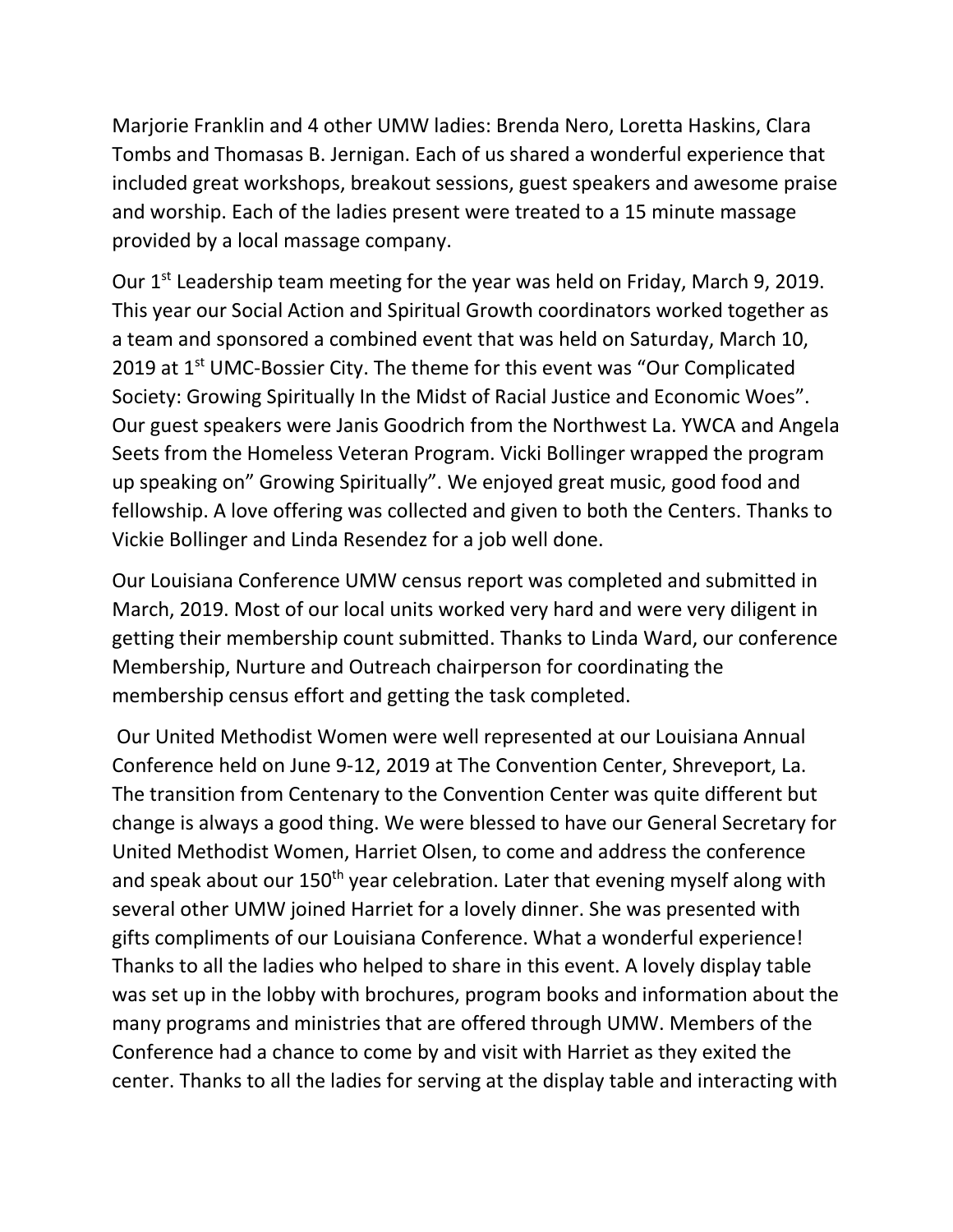all those who stopped by and browsed. Our United Methodist Women's President report was featured in the Louisiana Conference Journal.

Our 2<sup>nd</sup> Leadership team meeting was held on July 19, 2019 before our Mission U which was held on July 18-20, 2019 at the Wesley Center, Woodworth, La. This year's Mission U was shortened by one day in order to try to be able to accommodate younger working women and it seemed to have worked well. Our Spiritual Growth study was "Practicing Resurrection: The Gospel of Mark and Radical Discipleship" led by Rev. Monica Monk. The other studies that were presented were: "Women United For Change: 150 Years in Mission and "What about our Money?: A Faith Response". A class was also available for the children and youth. All of our study leaders were excellent! During the session we took part in great music, good plenaries, great food, and of course, our 150<sup>th</sup> anniversary celebration with cake, cupcakes and ice cream. Our attendance was good. There were 2 offerings collected: for our Legacy Fund and our four Mission Institutions here in Louisiana. Thanks to Vickie Bollinger who served as Dean and Brenda Nero, assistant Dean and her dedicated committee for a job well done!

Throughout the entire year of 2019 our six Districts that make up our Louisiana Conference has held Leadership trainings, Mission studies, Mini Mission U, Spiritual Day Apart and of course our responses to the disaster that has been experienced over the past months.

Our last Leadership team meeting for this year was held on October 10, 2019. We had a wonderful time at our 2019 Annual Meeting in Monroe, La. Our Theme for this year is" One Lord, One Body and One Spirit". We experienced many wonderful presentations from some awesome speakers here in our state. The food and the hospitality was beyond measures. Our newly elected officers as well as our returning officers were installed at the Friday session. A list of these officers may be found on our UMW website at www[.umwla.org.](about:blank) As usual, the highlight of the day was our annual banquet. Our guest speaker, Rev. Karli Pidgeon, did an awesome job! Her message was entitled "1:11", symbolizing "One Lord, One Body and One Spirit". We are quite certain that this Annual Meeting will be a memorable one!